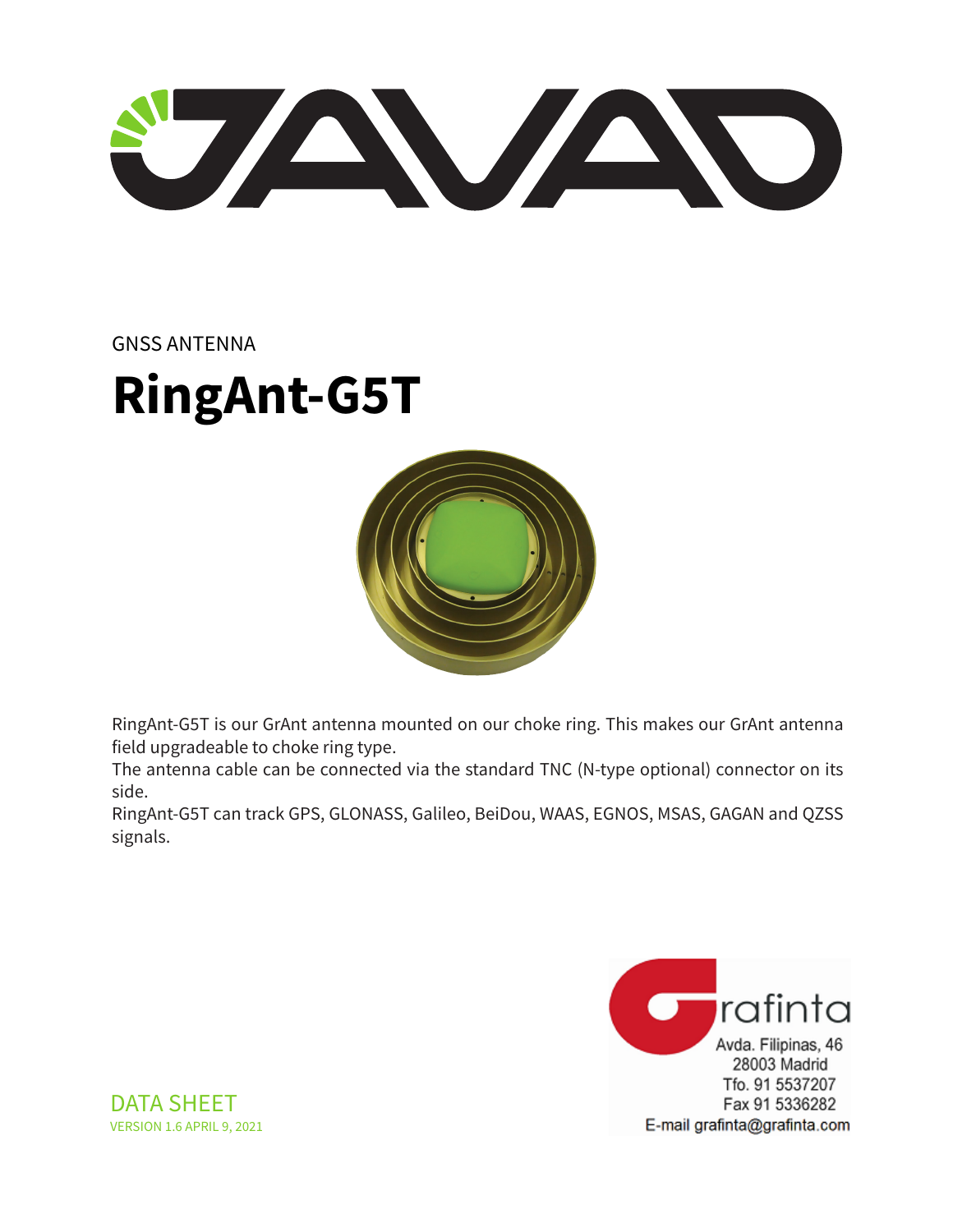## **RingAnt-G5T**

| <b>SIGNAL</b>                |                                                                                                                                                                                              |
|------------------------------|----------------------------------------------------------------------------------------------------------------------------------------------------------------------------------------------|
| Capability                   | GPS L1/L2/L5<br>GLONASS L1/L2/L3<br>GALILEO E1/E2/E5ab/E6<br>BEIDOU B1/B2/B3<br>WAAS L1/L5, EGNOS, MSAS, GAGAN<br>QZSS L1/L2/L5/LEX                                                          |
| Frequency                    | 1555~1610 MHz<br>1164~1300 MHz                                                                                                                                                               |
| <b>ELECTRICAL</b>            |                                                                                                                                                                                              |
| Antenna Gain                 | 1555~1610MHz - 6.0 dB typ.<br>1164~1300 MHz - 5.0 dB typ.                                                                                                                                    |
| Axial Ratio                  | 2.0 dB max.                                                                                                                                                                                  |
| Output Impedance             | 50 Ohm                                                                                                                                                                                       |
| LNA gain                     | $32+2$ dB<br>40±2 dB (optional)                                                                                                                                                              |
| Noise Figure                 | 1555~1610MHz - 1.7 dB typ.<br>1164~1300 MHz - 1.7 dB typ.                                                                                                                                    |
| DC voltage                   | 3.0~15.0VDC 45mA@5.0V typ.                                                                                                                                                                   |
| <b>ENVIRONMENTAL</b>         |                                                                                                                                                                                              |
| <b>Operating Temperature</b> | -45°C ~ +85°C                                                                                                                                                                                |
| <b>Storage Temperature</b>   | $-50^{\circ}$ C ~ +85 $^{\circ}$ C                                                                                                                                                           |
| Humidity                     | Waterproof, IP 68                                                                                                                                                                            |
| Shock                        | Survives a 0.5 m drop onto a hard surface                                                                                                                                                    |
| <b>MECHANICAL</b>            |                                                                                                                                                                                              |
| Antenna type                 | Microstrip                                                                                                                                                                                   |
| Connector                    | TNC; N-type (optional)<br>The tightening torque for the coaxial con-<br>nector nuts that secure the RF cable to the<br>TNC type of RF connector must be 4.1 - 6.1<br>in-lbs (0.46 - 0.69 NM) |
| Weight                       | 2.7 kg                                                                                                                                                                                       |
| Dimensions                   | Ø326 mm; h=88 mm                                                                                                                                                                             |
| Enclosure                    | Radome: ABS; Base: Aluminum                                                                                                                                                                  |
| Mounting                     | 5/8-11 inches mount                                                                                                                                                                          |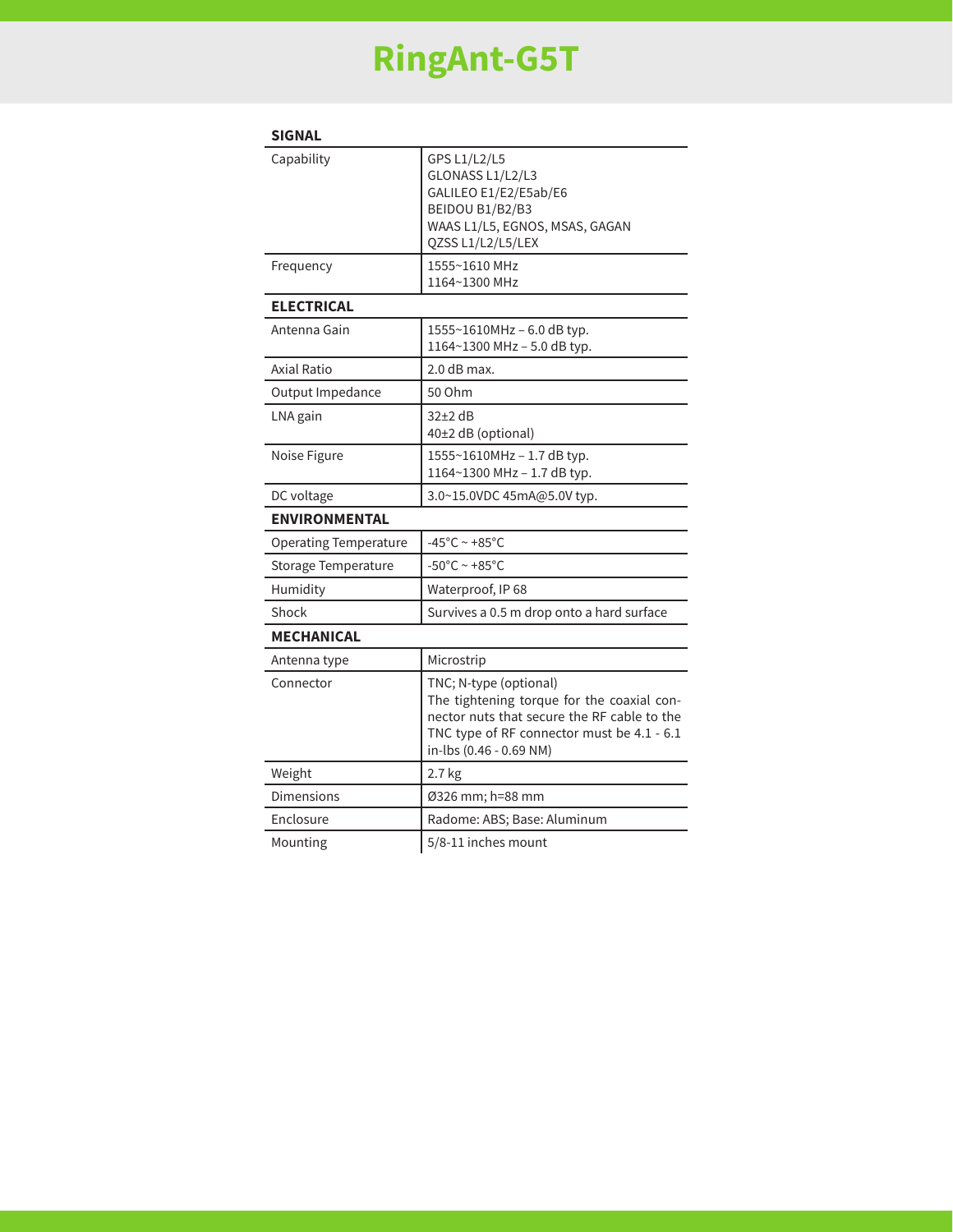### **RingAnt-G5T**